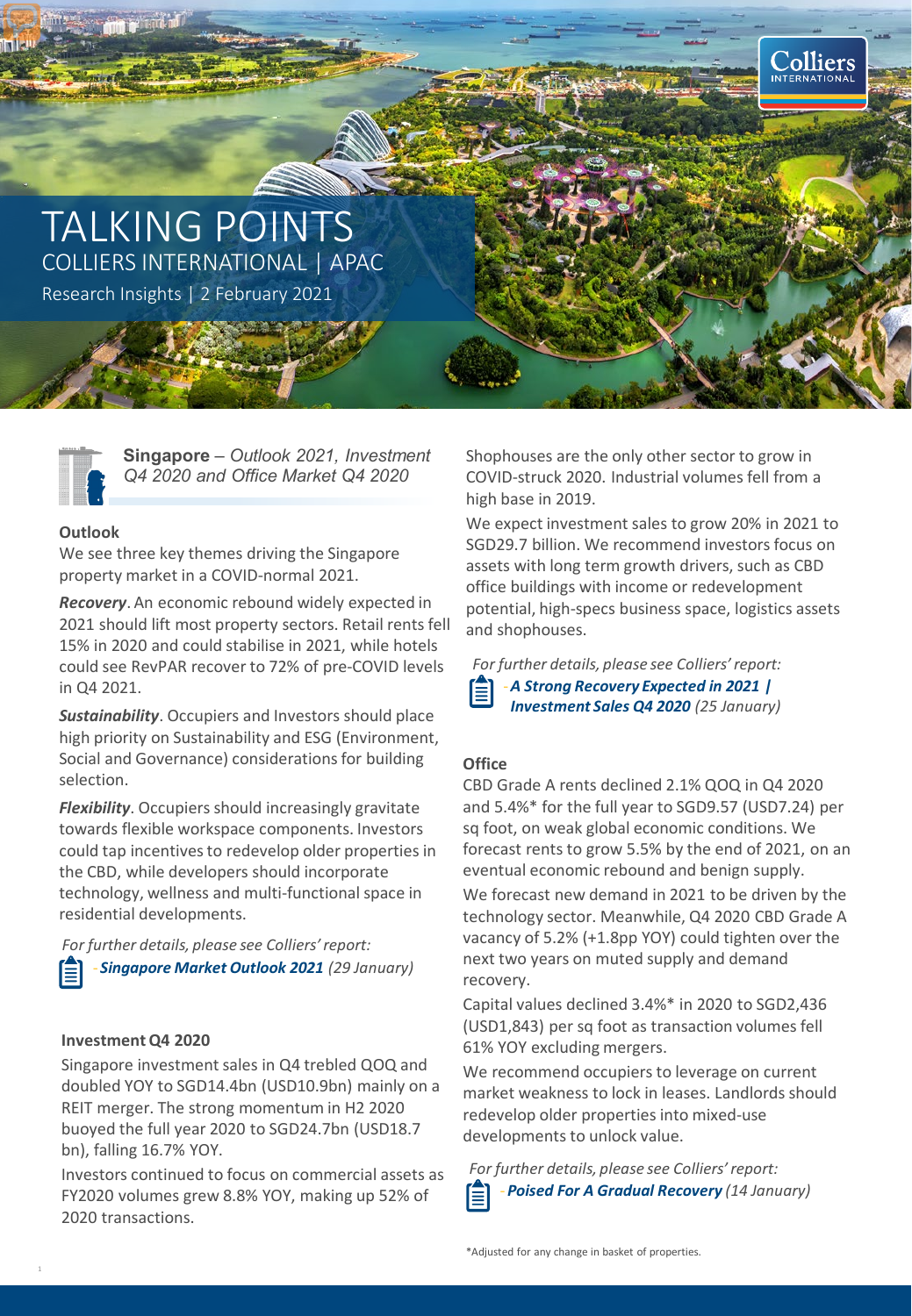

**East China** *– Market Outlook 2021* **India** *– Investment*

In 2021, the economic recovery looks inspiring. We expect the demand from all sectors to rebound strongly, especially in the logistics and business park sectors.

We estimate office supply in 2021 and 2022 will peak, exceeding two million sq metres per annum. Thus, we forecast rents will probably be under pressure as vacancy reaches a record high.

We expect technology occupiers will lead demand and dominate markets, helping determine rents, incentives, and deal structures.

Landlords should use creative leasing strategies to secure occupancy, with more emphasis on the finance, TMT, professional services and ecommerce sectors as they seek to expand.

- *Strong rebound in 2021 (22 January) For further details, please see Colliers' report:*

**Hong Kong** *– Market Outlook 2021*

COVID-19 will likely continue to impact Hong Kong's economy at the start of 2021. We expect a gradual recovery of demand from H2 2021, backed by a more stable market, the rollout of the COVID-19 vaccine in H1 and China's economic recovery.

**Office**: Tenants should leverage the bottoming out of rents in H1 to lock in lower-for-longer occupancy costs.

*Industrial*: The rise of tech and e-commerce are pointing to growth prospects in cold storages and data centres.

*Retail*: We believe retail sales will likely rebound from last year's low base once the border reopens with China.

*Investment*: Investors should buy in 2021, before prices rebound from 2022 onwards.

*For further details, please see Colliers' report:*





# **Economic Indicators**



During 2020, private equity investments into the Indian real estate sector declined 23% from 2019. At this juncture, investors are also eyeing alternate assets, as well as projects that require last-mile funding. Investment firms and global developers are undertaking development risks in India and constructing office parks.

## **Recommendations**

We recommend investors fund stalled projects in the final stages of construction. These projects mitigate risks as project approvals are already in place.

We also recommend investors focus on logistics and data center assets to take advantage of the growth in these sectors by converting them into a Real Estate Investment Trust (REIT) offering.

-*Investment confidence remains intact (28 January) For further details, please see Colliers' report:*

Source: Oxford Economics, The Reserve Bank of India, Bombay Stock Exchange<br><sup>1</sup>The rate at which the Reserve Bank of India lends short term funds to banks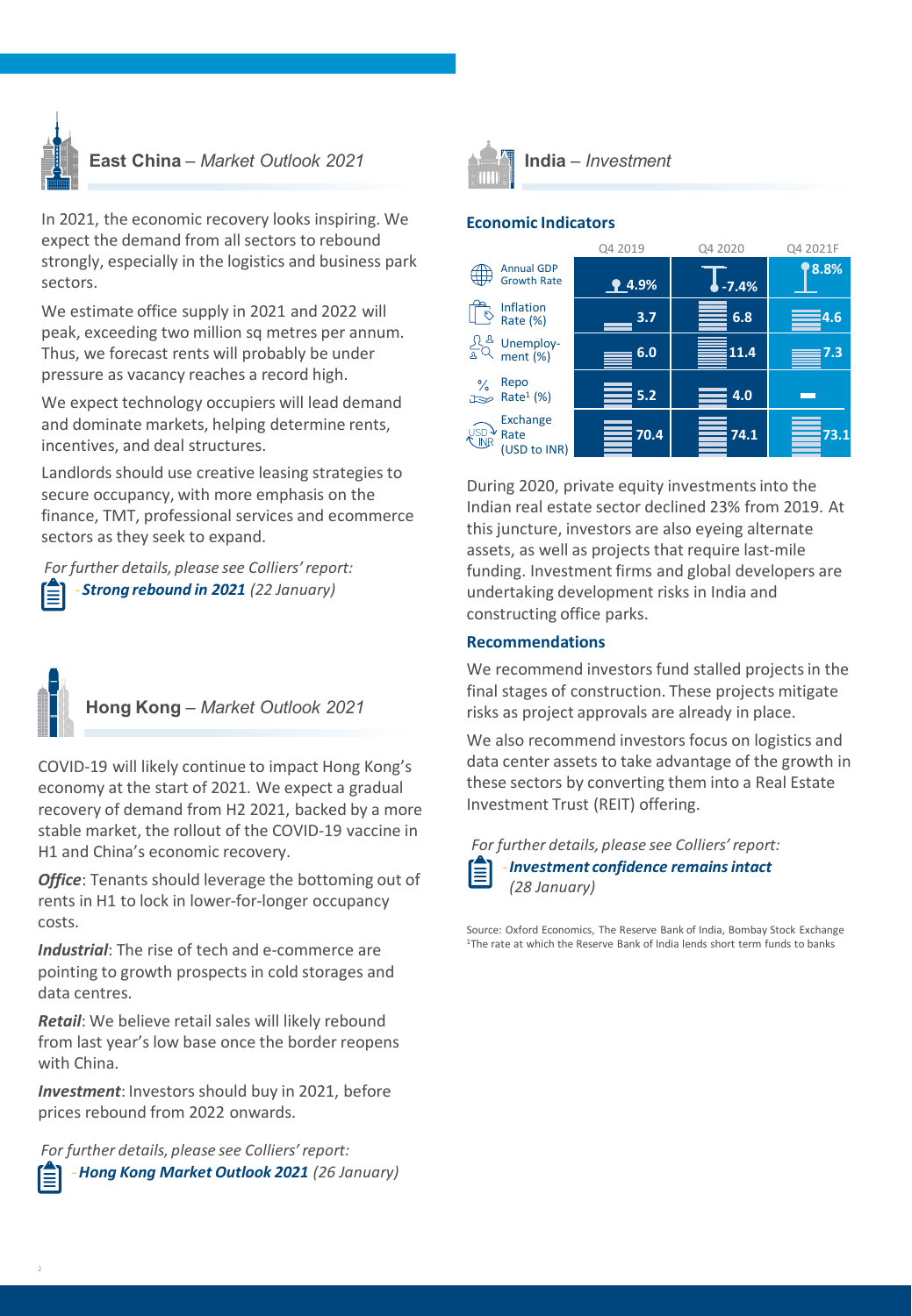

In 2020, Taiwan showed resilient economic growth. With COVID-19 minimally impacting Taipei's office market and relatively stable business operations, we saw 2% annual rental growth.

Looking ahead, with lingering uncertainty surrounding the pandemic and an uncertain global economy, we expect the expansion or relocation of multinational companies to slow down in 2021.

### **Recommendations**

We recommend landlords start pre-leasing one to two years before building completion. 2023 should be a watershed with the heavy new supply from 2023-2025. Focus on the increasing demand from tech and biotechnology occupiers.

We recommend occupiers prepare plans for split office operations to adapt to the new workstyle as the pandemic subsides.

*For further details, please see Colliers' report:*

- *Stable market outlook in 2021 (21 January)*



Expansion demand will probably decrease due to the uncertain economy. Compared to 2020, the amount of new supply in 2021 is limited, stabilizing the vacancy rate.

We recommend occupiers looking in the GBD area consider newly available space as large companies relocate out of Gangnam.

We recommend tenants proactively negotiate for benefits in the YBD. With quality buildings offering rent-free periods, demand was active as financial tenants moved their headquarters to new buildings. Despite new supply in the YBD and several major corporations moving out of the CBD, vacancy decreased only slightly in Q4 due mainly to financial tenants relocating to large buildings, and the continuous tech expansion.

| further details, ple  |  |
|-----------------------|--|
| - Stable leasing n    |  |
| $124$ $1 - 1 - 1 - 1$ |  |

- *Stable leasing market despite new supply (21 January) For further details, please see Colliers' report:*